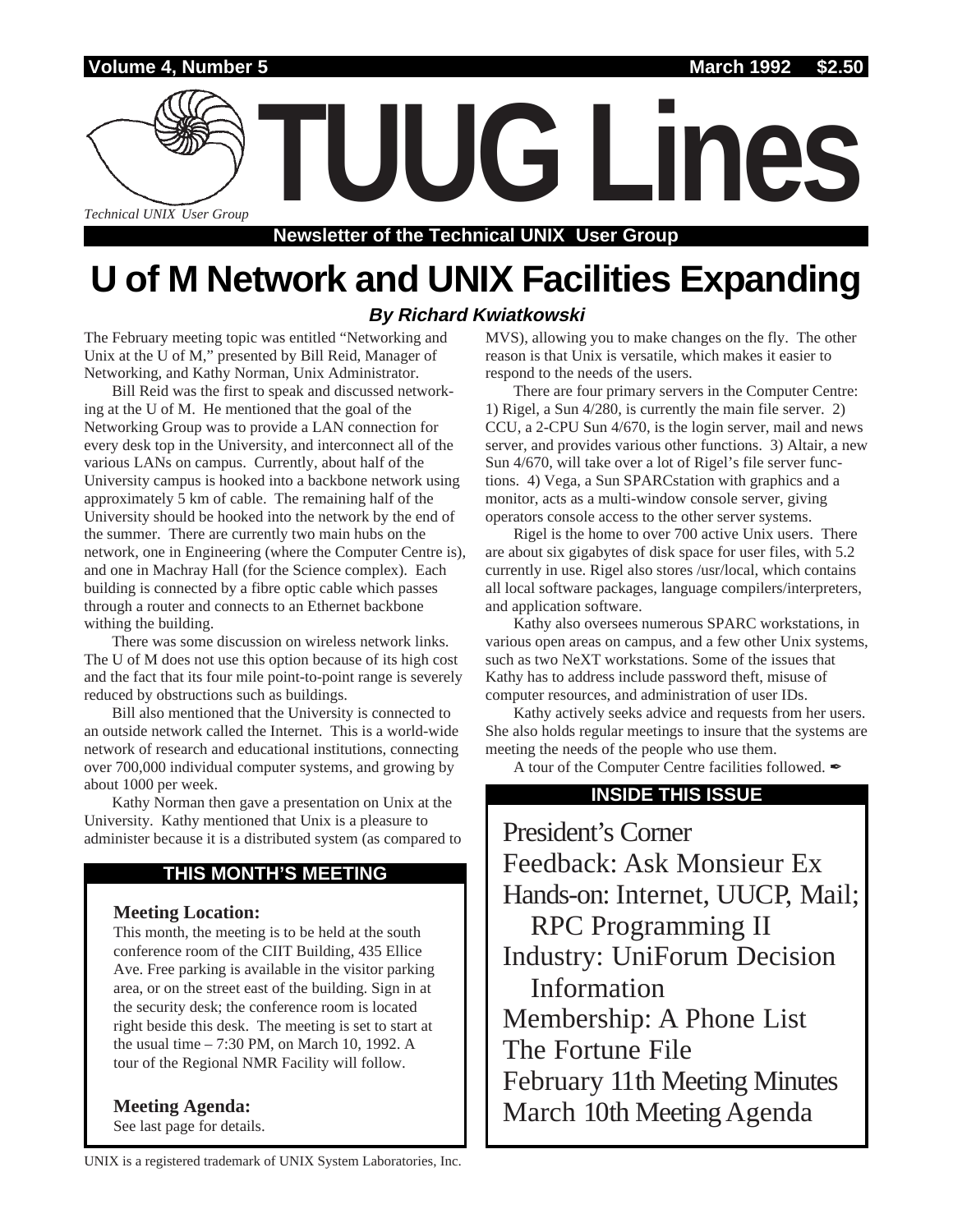# **PRESIDENT'S CORNER You Are Invited to Participate...**

### **By Susan Zuk, President**

Thank you to all those who have sent in their survey forms. Your replies will help us to provide the group with a program which has your interests in mind. For those of you who have not completed the survey please send it in as soon as possible.

Included with this newsletter is a sheet requesting your vote on joining the Uniforum Canada user group as well as a vote on changing the name of the user group. Please reply with your decision as soon as you can so that we may work on the decisions and reply to the group on the results in the April meeting. Again you can either mail or fax your information.

I would like to thank Kathy Norman and Bill Reid for their presentation on Networking and UNIX at the University of Manitoba. Unfortunately I was unable to attend but I heard that the session was very interesting and well received. Kathy and Bill presented a view of the computer environment at the University and then provided attendees with a tour of some of the computer facilities in the Engineering Building.

This month Gilbert Detillieux will be presenting a topic called "Writing Software for Portability." This is a great forum for those contemplating moving to a UNIX environment or for those who are already using UNIX. If you are interested in knowing what to watch for when creating an application for your installation and want to know how to achieve portability and openness in the process, this is the seminar for you!

Hope to see you at the meeting!  $\blacktriangleright$ 

| President:           | Susan Zuk           | (W) 788-7312   |
|----------------------|---------------------|----------------|
| Past President:      | Eric Carsted        | 1-883-2570     |
| Vice-President:      | Richard Kwiatkowski | 589-4857       |
| Treasurer:           | Rick Horocholyn     | $(W)$ 474-4533 |
| Secretary:           | Roland Schneider    | 1-482-5173     |
| Membership Sec.:     | Allan Moulding      | 269-8054       |
| <b>Mailing List:</b> | Gilles Detillieux   | 489-7016       |
| Meeting Coordinator: | Eric Carsted        | 1-883-2570     |
| Newsletter editor:   | Gilbert Detillieux  | 489-7016       |
| Information:         | Susan Zuk           | $(W)$ 788-7312 |
|                      |                     | (FAX) 788-7450 |
| (or)                 | Gilbert Detillieux  | $(H)$ 489-7016 |
|                      |                     | (FAX) 269-9178 |

#### **Our Address**

**Technical UNIX User Group P.O. Box 130 Saint-Boniface, Manitoba R2H 3B4**

**Internet E-mail: tuug@cs.umanitoba.ca**

#### **The 1991-1992 Executive Copyright Policy and Disclaimer**

This newsletter is Copyrighted by the Technical UNIX User Group. Articles may be reprinted without permission, for non-profit use, as long as the article is reprinted in its entirety and both the original author and the Technical UNIX User Group are given credit.

The Technical UNIX User Group, the editor, and contributors of this newsletter do not assume any liability for any damages that may occur as a result of information published in this newsletter.

#### **Group Information**

The Technical UNIX User Group meets at 7:30 PM the second Tuesday of every month, except July and August. The newsletter is mailed to all paid up members one week prior to the meeting. Membership dues are \$20 annually and are due at the October meeting. Membership dues are accepted by mail and dues for new members will be pro-rated accordingly.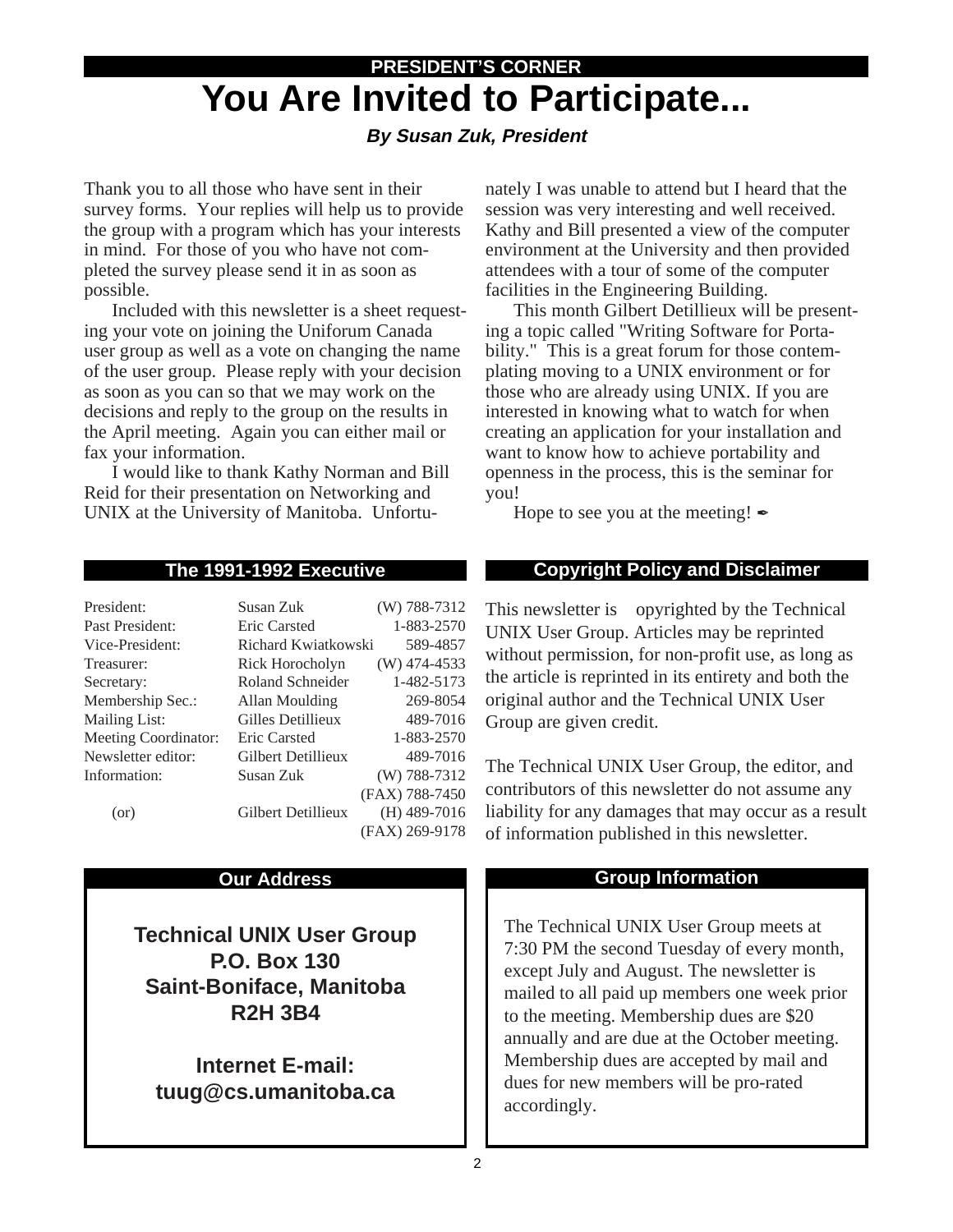# **Ask Monsieur Ex FEEDBACK**

*A column in which our resident Unix expert answers questions submitted by members,*

*or discussed at round table sessions.*

#### **By Gilbert Detillieux**

**Q.** What is the difference between a terminal server and a terminal multiplexer? Which would give better performance? **A.** The first part can be answered *sans effort*. A multiplexer is simply a board that plugs into a computer, and provides connections for a number of serial ports. Normally, special driver software must be added to the system kernel, and device special files must be created, in order to be able to access these ports. A terminal server is typically a multiplexer connected to a dedicated computer with a network interface. This computer acts as a gateway for traffic between the network and the serial ports, has its own set of commands to establish a connection to a host system on the network, and in TCP/IP based networks, is likely to use the *telnet* protocol for these connections.

As for performance, that one is *très difficile*. There are a lot of issues involved, and a lot of things that can affect performance. However, for most applications, users running on terminals at speeds up to 9600 bps, connected to the same host, aren't likely to notice any difference in performance between the two approaches.

**Q.** How can users be restricted so that they can't leave their own directory structure?

**A.** There are couple of options you could try, but I suspect neither one would be *bien pratique* for what you want to accomplish. Many Unix systems have a restricted shell, that prevents users from changing directory at all, and also prevents them from changing their PATH, thus restricting them to a very limited set of commands and files. The only place I've seen this used is in setting up a restricted environment for playing games; it would be far too restrictive to allow any practical work.

Another option is to use *chroot* to set up a restricted environment for users that is more flexible than that of the restricted shell. Users are essentially presented with a subdirectory as their root directory, and they cannot access anything above this subdirectory. Setting up such an environment is a lot of work, however, since you are recreating the entire Unix file tree in miniature – you'll need to set up a **/bin** directory with the programs required, a **/etc** directory with a password and group file, and so on. Security must be kept in mind when setting all of this up, to avoid inadvertently creating a "back door" for crackers. Such an approach is used by FTP servers that allow anonymous logins, to allow access only to a limited subset of files; since such users are not running an interactive shell on the server, this is not excessively restrictive, nor is it difficult to set up.

However, for interactive users on your system, neither of these options is likely to do the job for you. You are probably better off just following good security measures to make sure no users can access files or programs they are not authorised to use. An article on security is left *à plus tard*.

**Q.** I'm new to Unix. Can you recommend any good books on Unix?

**A.** Unfortunately, M. Ex is from *la vieille école*, where Unix was learned mostly by studying source code, so there are not very many books for novices that I'd feel confident recommending. One exception is *A Practical Guide to the Unix System, Second Edition*, by Mark Sobell. For experienced programmers who are new to Unix (but not to operating system concepts), *The Unix Programming Environment*, by Brian Kernighan and Robert Pike, is still one of the definitive texts.

**Q.** I'm running a command tool window within Sun's OpenWindows environment. I log into another Unix system and try to run *vi*, and it tells me "sun-cmd: Unknown terminal type" – how do I get around this?

**A.** If you have the *esprit de hacker*, you might be brave enough to copy the *termcap* and/or *terminfo* definitions for *sun-cmd* from the Sun and install them on the other Unix system. Otherwise, you may be able to get by with the *ansi* terminal type, if that's defined. A better solution might be to just run *xterm*, rather than the command tool, on the Sun, to get full VT100 emulation, which is supported by any serious Unix system out there.

**Q.** How do you combine two files into one file? How do you append a file to the end of another file?

**A.** *Deux questions, une réponse*: **cat**. "**cat file1 file2 >both**" will create a file called *both* that will contain all of *file1* followed by all of *file2*. "**cat file2 >> file1**" will append to *file1* all the contents of *file2*.

**Q.** I had a hung process that "kill -9" would not fix. What else can I try?

A. *Un peu de dynamite*? Unfortunately, on many Unix systems today, we cannot count on "kill -9" to deliver the final *coup de grace*, the sure kill that it is intended to provide when all other more gentle forms of persuasion have failed. The fault usually lies in poorly written device drivers that can block in their close routine, which is called as part of the exit processing for the killed process (the only place where the signal 9 can be ignored). Sometimes, the process can be unblocked and freed from the land of the undead by fiddling with the appropriate port or peripheral device – unplugging a serial cable and reconnecting it, for instance. Often, however, the only way to fix the problem is to reboot the system.  $\mathcal I$ 

*M. Ex, a mysterious Frenchman who claims to be an old editor and an expert in UNIX, disappeared again before we could get a complete biography (not to mention some solid references).*

*Gilbert Detillieux is a founding member of TUUG, and a past president, yet he was naïve enough to volunteer as newsletter editor for the year. Go figure.*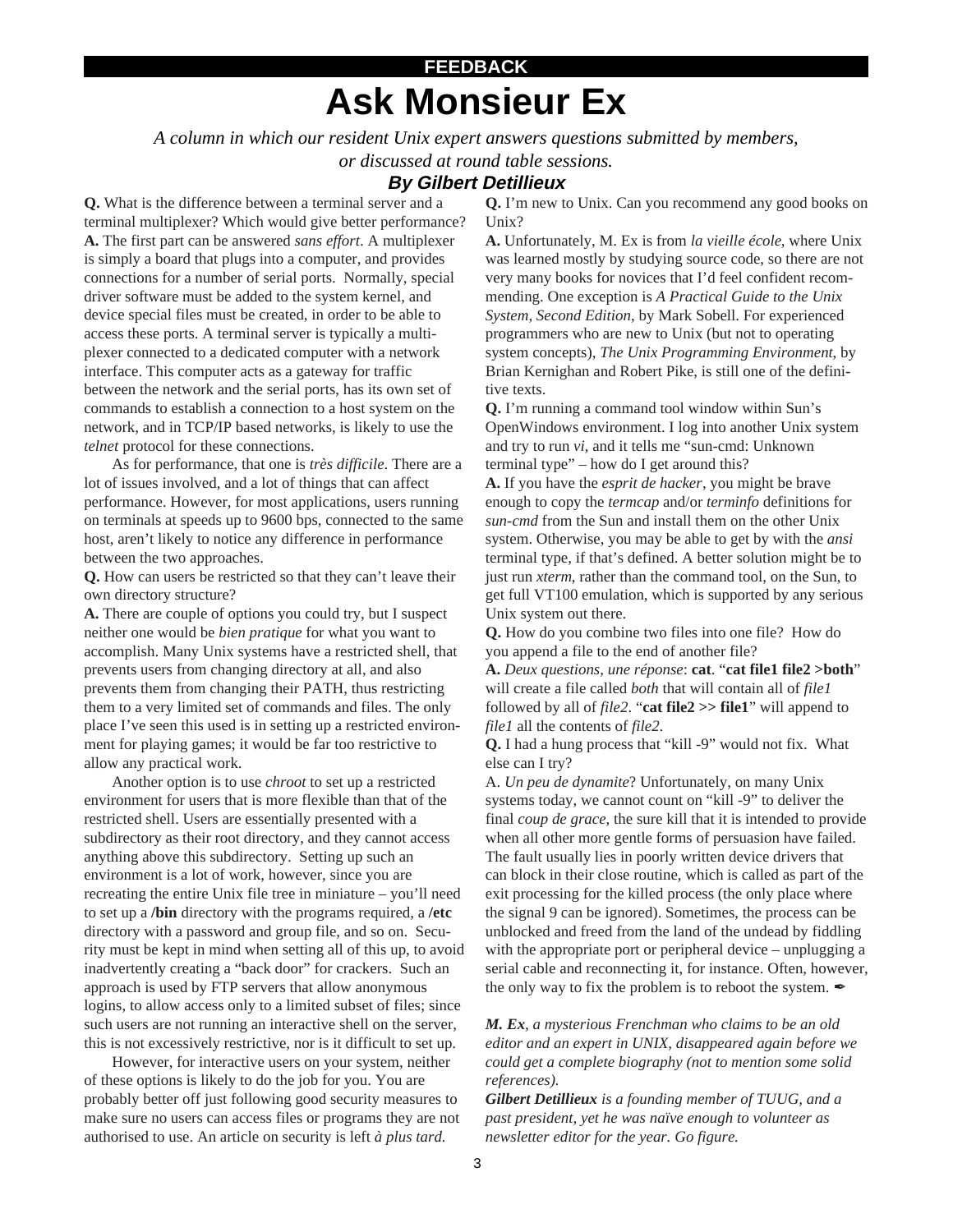# **HANDS-ON The Internet, UUCP, Mail, News, and All That**

#### **By Roland Schneider**

People often talk about wanting to get "Internet access." What do they mean, how do I get it, do I need it, and what is this "Internet" thing anyway? Well, simply put, the Internet is a wide area network connecting thousands of local area networks (LANs) all over the United States, Canada, and around the world.

The communications links between these LANs consist of a mixed bag of technologies, some old, some new, some fast, some not so fast, but the common thread is that every computer, X-terminal, or other device connected to the network has a unique name and address, uses the same protocols, and can be accessed transparently from anywhere else on the Internet.

#### **An Example**

For example, let's say I'm visiting a friend at IBM in New York, and want to demonstrate a program I'm working on back at the University of Manitoba. I sit down at a computer (running UNIX, preferably, but a PC would do too) and type "telnet rum.ee.umanitoba.ca". A few seconds later I get a login prompt, and away I go. It doesn't matter to me that whenever I type a key, my computer in New York generates a packet of data which goes via the local building ethernet to the local "backbone," is routed to the Internet, to Montreal, to MBnet, to the U of M campus network, to the engineering network, and finally to the machine "rum," nor does it matter how on Earth all the equipment at each step figured out where to send the packet. All that matters to me is that my local network has been effectively extended to the world.

Of course, I can do a lot more than just log in. I can transfer files by using "ftp" instead of "telnet," and download lots of free software. I can send electronic mail, receive network news, synchronize my system's time to an atomic clock or get up-to-date weather maps. In effect, I can access any available service as if it were on my local network, assuming the remote system grants me permission. The only real limitation is that all that forwarding of packets takes time, and high-speed links cost money so the network tends to be too slow for communications-intensive interactive applications like X-windows.

So, let's all connect up to the Internet! Sure, as long as someone else pays. All that equipment isn't cheap, although it's getting cheaper, and the communications lines *really* aren't cheap, although that's improving too, and cheaper, part-time dial-up access will likely be available in the future. At the moment, though, it's still too expensive for most small companies and individuals to connect to the Internet.

#### **UUCP**

When people talk about Internet access, what they are often really after is electronic mail and network news, which is sort of a massive bulletin board system. Both of these services are available using an older, though still widely used, communications system: UUCP.

UUCP stands for UNIX to UNIX copy. The UUCP system is a set of standard UNIX programs which can transfer files and execute commands across dial-up modem connections. UUCP used to be used to implement a continent-wide network of computers through long-distance telephone connections. This has largely been supplanted by the Internet, and UUCP is now mainly used by smaller organizations to call a system on the Internet.

With a properly administered UUCP link, you can send and receive mail much as you would if you had a real internet connection. You can even use "domain based" addresses like "rsch@ee.umanitoba.ca"\* instead of the traditional UUCP "bang paths."\*\* Network news is available too. Even ftp file transfers are possible in many cases, simply by sending mail to an automated mail server which will perform the internet ftp operation, break up the desired file into manageable pieces, encode binary information into displayable characters, and mail it to you.

#### **Plans**

I had hoped to have a firm plan in place for providing easy access to UUCP mail and news for TUUG (MUUG? GLUUG? \*UUG?) members before this newsletter deadline, but I haven't had a chance to make the necessary arrangements yet, and several possible solutions are still up in the air, as is our name. The name is relevant, since our e-mail address will have to be registered with the proper organizations, and the address will contain the name.

Our lack of e-mail is, well, embarrassing. I hope to be able to set something up soon. In the meantime, anyone who desperately wants to get a UUCP connection with access to Internet mail and network news should contact Budi Rahardjo (home phone 269-2658), who runs the Bison system. Bison only accepts UUCP system logins, not users. Anyone can get a userid on sys6626.bison.mb.ca (modem phone number 269-0084), one of the systems which Bison feeds. From there you can send e-mail to either Vic Spicer <system@sys6626.bison.mb.ca> or Budi <budi@bison.mb.ca> to arrange for a UUCP connection, if you want mail and news on your own system.

Our eventual goal is to provide free (or very nearly free) UUCP access to any \*UUG member, along with easy directions, and maybe sample configurations, for \*UUG members wanting to set up their UUCP link.

Watch for an article on the wonders of electronic mail and how it works in next month's newsletter.  $\mathscr{L}$ 

<sup>\*</sup> Mail to this address is really forwarded via UUCP to the machine I have here, in Selkirk.

<sup>\*\*</sup> A "bang" is an exclamation mark, and a "bang path" is a series of machine names separated by exclamation marks, specifying the route to take to the desired recipient.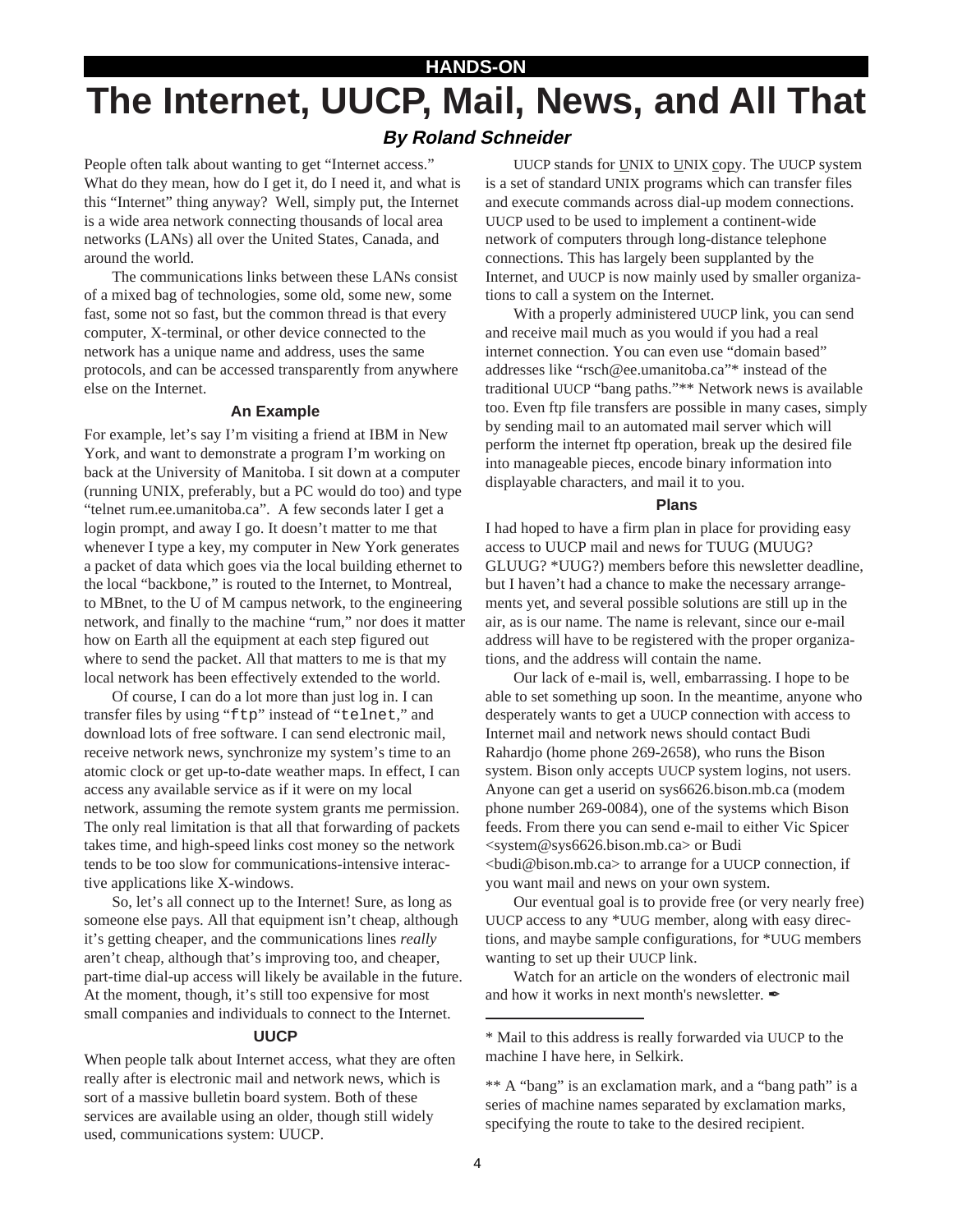# **HANDS-ON Sun RPC Programming II A Tale of Two Protocols**

#### **By Scott Balneaves**

Last time, we implemented a rather trivial program. We're going to do the exact same one this time, but in a radically different way, using different techniques. However, we're going to have to do a little theory work, first.

#### **UDP or No UDP, that is the question**

As you have already found out, Sun RPC sends data across the network in packets. However, as an end user, there are only a few things that you can do to affect the way in which the system will actually move the data. One of the most important things is selecting the transport mechanism that the data will use to flow across the network.

The transport mechanism defines how your data will be sent across the network. The two transport mechanisms are UDP and TCP.

#### **UDP (User Datagram Protocol)**

The UDP transport mechanism is the computer equivalent to putting a message in a bottle, and throwing it out to sea. If all the conditions are right (wind, currents, tide, etc.) your bottle will arrive safely. There is, however, no guarantee that your message will arrive in a timely fashion, or even arrive at all. UDP is referred to as an unreliable, connectionless transport mechanism. Your data is placed in a UDP packet, and shipped out onto the network. It depends on the reliability of your network hardware and software to get the message to it's destination intact, and in a timely manner. If you require some kind of method to ensure that your packets are getting through, you will have to wait for the reply to time out, and then re-send your request. This can add to your program's complexity. Another limitation of the UDP protocol is that the arguments to the RPC and the results must be smaller than the maximum UDP packet size. This is usually around 8K, but you can check your reference manuals for your implementation's size.

All this makes UDP sound like a really bad choice, doesn't it? Well, it's not, in a large amount of cases. UDP is usually much faster than the TCP transport, and if you have a fairly reliable local area network (most are) then you should be able to use UDP without any problems. If your application has the following characteristics, it may be a good candidate for the UDP protocol:

- 1. The procedure is indepotent. This means that the procedure can be executed more than once without causing any problems. A procedure that squares a number would be indepotent, but a procedure that creates a file or allocates core memory would be non-indepotent.
- 2. The size of both the arguments and return values is smaller than the UDP packet size (i.e. less than 8K)
- 3. The server is required to handle a lot of requests. These could order on the hundreds or (in some very extreme cases) thousands of clients. Because the UDP transport is connectionless, it does not need to keep any information

about its clients, as the TCP transport does.

#### **TCP (Transport Control Protocol)**

The TCP transport operates like a telephone connection. The client dials the server, and a definite connection is established. Data is passed between the two, and when the connection is no longer needed, it is closed. TCP is known as a reliable, connection-oriented (connectionful??) protocol. With TCP, if the server has crashed, you will not be able to establish contact with the server, and will therefore know that something is wrong. With UDP, if you send out a request, and you time out (i.e. don't receive a reply within a set time period) you don't know whether your server has died, or is just so swamped with requests that it hasn't answered you yet. However, the TCP protocol has one disadvantage: Because it maintains a connection with the client, it uses up more streams resources that a UDP procedure would. There will be a maximum number of clients it can service, based on your machines resources.

TCP will be a good choice for you if:

- 1. The application must maintain a high degree of reliability.
- 2. The procedure is non-indepotent. If your procedure can definitely be executed only once, I'd recommend the TCP transport.
- 3. The size of either the arguments or the results exceed the maximum UDP packet size. (I.e. greater than 8K)

#### **So why do I tell you all this?**

We're going to implement the exact same program as last time, but we're going to use a utility called *rpcgen* to generate some of the boring code for us. I'm not going to explain what *rpcgen* code does. I'll leave this for next time. However, I'll implement our server this time using the TCP transport protocol. Next time, I'll explain a little more what *rpcgen* can do for you, and we'll develop a somewhat more sophisticated client/server program. (I'm willing to take requests for what you want to see me do. If you'd like, you can reach me by e-mail at the university using the address sbalneav@cs.umanitoba.ca, or say Hi to me at the next meeting.)  $\mathscr{L}$ 

The three files you need are:

| who.x                                 | (protocol specification for rpcgen)    |  |
|---------------------------------------|----------------------------------------|--|
| who_proc_1.c (server code)            |                                        |  |
| $i$ son.c                             | (client code)                          |  |
| Type the following to compile things: |                                        |  |
| rpcgen who.x                          |                                        |  |
|                                       | cc who proc 1.c who svc.c -o who svc   |  |
| cc ison.c who clnt.c -o ison          |                                        |  |
| You start the server by typing:       |                                        |  |
| who svc &                             |                                        |  |
| and query with                        |                                        |  |
|                                       | ison <machine> <user></user></machine> |  |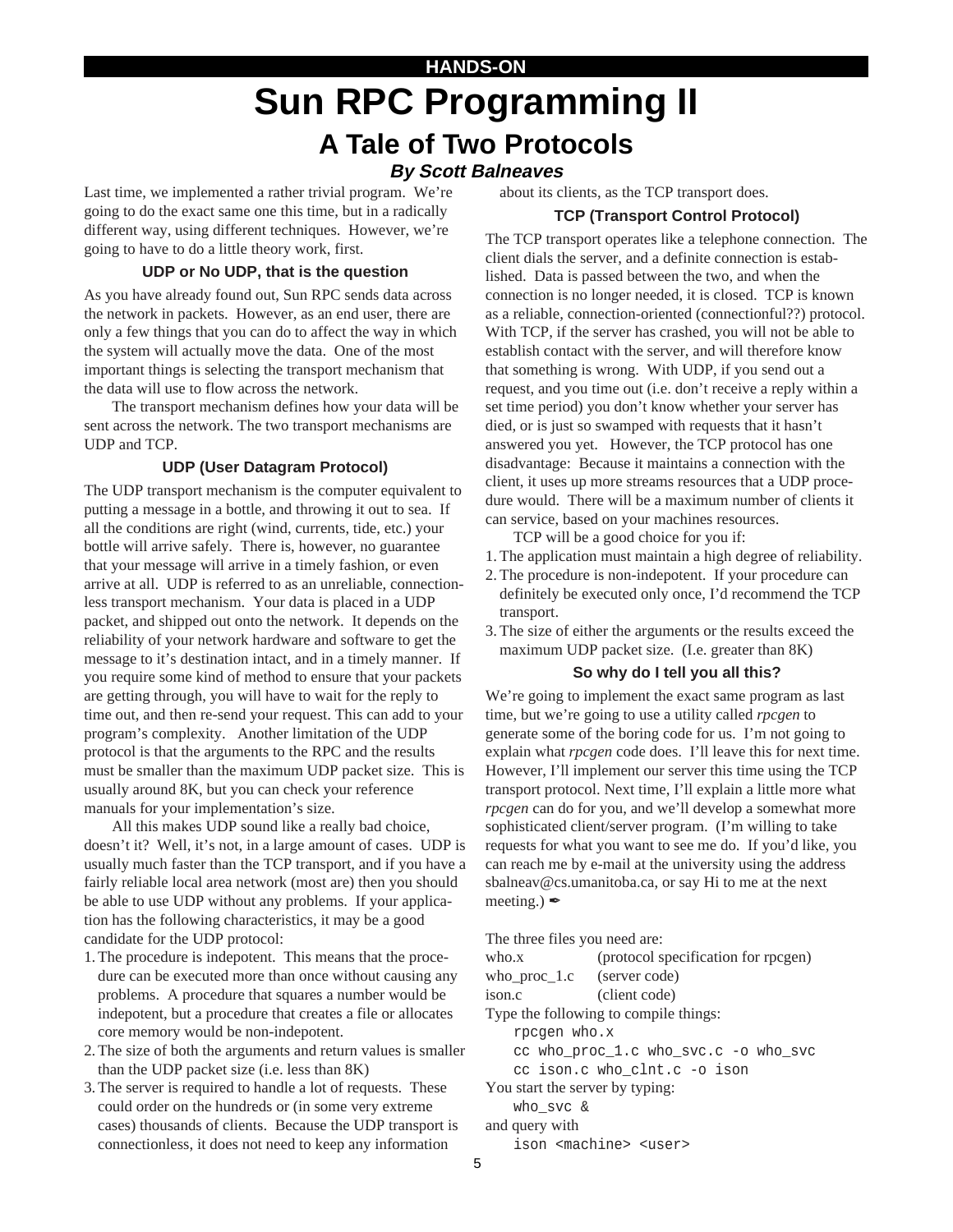```
HANDS-ON
```

```
/*
  * who.x: remote who protocol specification.
 */
program WHO_PROG {
      version WHO_VERS {
             int WHO_PROC(string) = 1;
       } = 1;} = 0x20000100;
```

```
/*
 * Filename: who_proc_1.c
 * Author: Scott Balneaves, Feb 20, 1992
 */
#include <stdio.h>
#include <signal.h>
#include <string.h>
#include "who.h"
void catch_term();
#define PIPECMD \
       "/usr/bin/who | /usr/bin/awk '{print $1}'"
int *
who_proc_1(parm)
       char **parm;
{
       static int retval; /*NOTE STATIC DECL*/
       FILE *pipe;
       char buf[BUFSIZ];
       /*
         * catch sigterm so we will exit
         * gracefully, and de-register
         * ourselves from the system.
         */
       signal(SIGTERM, catch_term);
       /*
         * This is very lazy, but what the hey!
         */
       if ((pipe = popen(PIPECMD, "r"))
                             == (FILE *) NULL) {
              fprintf(stderr,
                   "Error: couldn't open pipe\n");
              exit(1);}
       retval = 0;
       /*
         * Find if our user is logged on.
         */
       while (fgets(buf, BUFSIZ, pipe) != NULL)
              if (!strncmp(buf, *parm,
                            strlen(*parm)))
                     retval = 1;
       pclose(pipe);
       return(&retval); /* return results */
```

```
void
catch_term()
{
        fprintf(stderr, "Caught SIGTERM\n");
        /*
          * Unregister ourselves (just to be nice)
          */
        svc_unregister(WHO_PROG, WHO_VERS);
        exit(1);}
/*
  * Filename: ison.c
  * Author: Scott Balneaves, Feb 20, 1992
  */
#include <rpc/rpc.h>
#include <stdio.h>
#include "who.h"
int main(argc, argv)
       int argc;
       char *argv[];
{
       CLIENT *cl;
        int *result;
        if (argc != 3) {
              fprintf(stderr,
             "%s: useage: %s <servername> <user>\n",
                      argv[0], argv[0]);exit(1);}
        /*
         * Create client "handle" for calling
         * WHO_PROG on the server designated on
          * the command line. We tell the RPC
         * package to use the reliable "TCP"
          * protocol when contacting the server.
          */
       cl = clnt_create(argv[1], WHO_PROG,
                               WHO VERS, "tcp");
       if (cl == NULL) {
               /*
                 * We couldn't establish the
                 * connection with the server.
                 * Print an error message and die.
                 */
               clnt_pcreateerror(argv[1]);
               exit(1);}
        /*
         * Call who_proc_1 on the server machine.
         */
       result = who_proc_1(\text{&ary}[2], cl);
        if (result == NULL) {
               /*
```
\* An error occurred while calling

\* the server.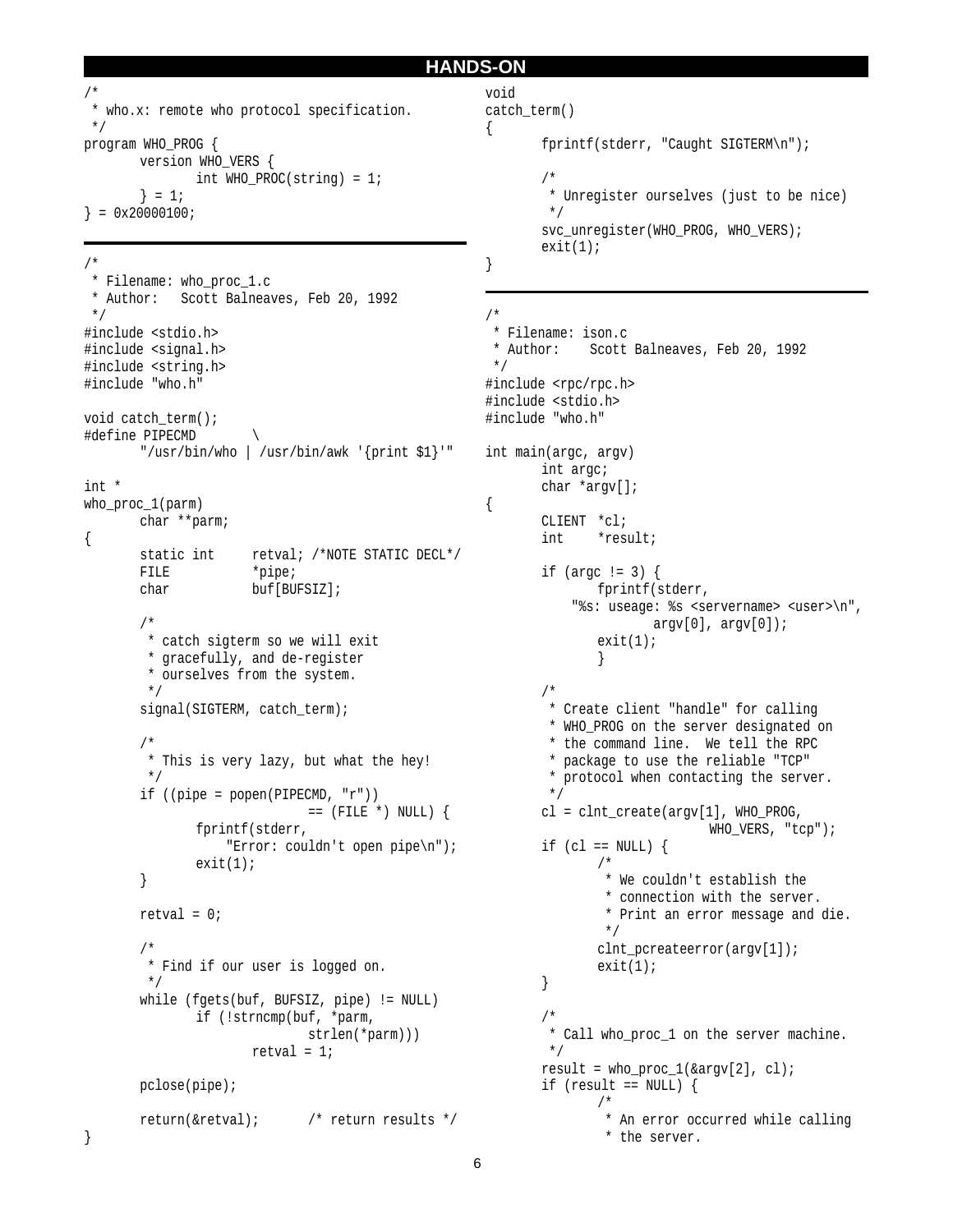```
HANDS-ON
         * Print error message and die.
         */
         clnt_perror(cl, argv[1]);
        exit(1);}
/*
 * RPC completed sucessfully.
 * Check our return code.
 */
                                                        if (*result)
                                                                printf(
                                                                    "user %s is logged onto %s\n",
                                                                    argv[2], argv[1]);else
                                                                printf(
                                                                  "user %s is NOT logged onto %s\n",
                                                                    argv[2], argv[1]);return(0);
                                                }
```
### **UniForum Canada Decision INDUSTRY**

Information is being provided to Technical UNIX User Group members to help members to decide if they feel TUUG should become affiliated with this National organization. The following is the some background on the national body. When you have finished reading please check off the appropriate box, on the extra page which was delivered with this newsletter, as to whether the group should join UniForum Canada. When completed please fax or mail this sheet back to TUUG. Please indicate if you are interested in becoming a member of this group. Thank you for you input.

#### **What is UniForum Canada?**

UniForum Canada is a non-profit, vendor-independent trade association dedicated to the promotion of  $UNIX<sup>®</sup>$  and open systems-related products and services through the exchange of information and cooperative efforts of its individual members, corporate sponsors and affiliate groups.

UniForum Canada's central goals are:

- To encourage the co-operation and mutual assistance among users, suppliers and others of UNIX and UNIX compatible computer systems.
- To encourage the development and dissemination of and provide a forum for the exchange of techniques, applications, software, documentation, procedures and related information for UNIX and UNIX compatible computer systems.

UniForum Canada is an affiliate of **UniForum,** the International Association of Open Systems Professionals. The international organization was formed in 1980 and was previously called /usr/group.

Uniforum Canada is affiliated with the following UNIX user's groups across Canada:

British Columbia UNIX Users' Group Calgary UNIX Users' Group Edmonton UNIX Users' Group South West Ontario UNIX Users' Group UniForum Toronto UniForum Ottawa UniForum Montreal UNIX Quebec UniForum Halifax XUG Canada

The Board of Directors of UniForum Canada is advised by the *UniForum Canada National Council* which is made up of one representative from each Affiliate Group.

Uniforum Canada acts as a central figure in helping the affiliates to communicate and share ideas with each other as well as with the entire UniForum world. This is handled in the following ways:

- Holding director meetings at specific intervals
- Providing the affiliates with a newsletter called README which receives contributions from the Canadian groups
- Sponsoring major industry events, including tutorial series, conferences, and trade shows
- Recognizing achievements in the UNIX community by awarding selected individuals with the Canadian Open Systems Superuser Award.
- Providing on-line services through electronic mail to connect affiliates and members to a special subscription listing
- Providing a link to join the International Uniforum group with 2 types of memberships which provide various things such as discounts for publications, discounts for shows, a UNIX Product directory, monthly and bi-weekly publications
- Providing various programs which affiliates can use depending on their needs, i.e.. Corporate sponsor program, Canadian UNIX Resources Directory, Internetworking, National Newsletter, cooperative conferences and trade shows (NOTE: some of these programs are currently being created by the National Council members).

These are some of the things which the Technical UNIX User Group can use to build from as well as help to contribute to. As an active affiliate, TUUG can promote its ideas, state it opinions and let others know what Manitobans are doing in this environment.

If you would like more information or have questions please call Susan Zuk at 788-7312 or come to the next meeting to be held on March 10th. Please provide us with your decision no later than March 20th.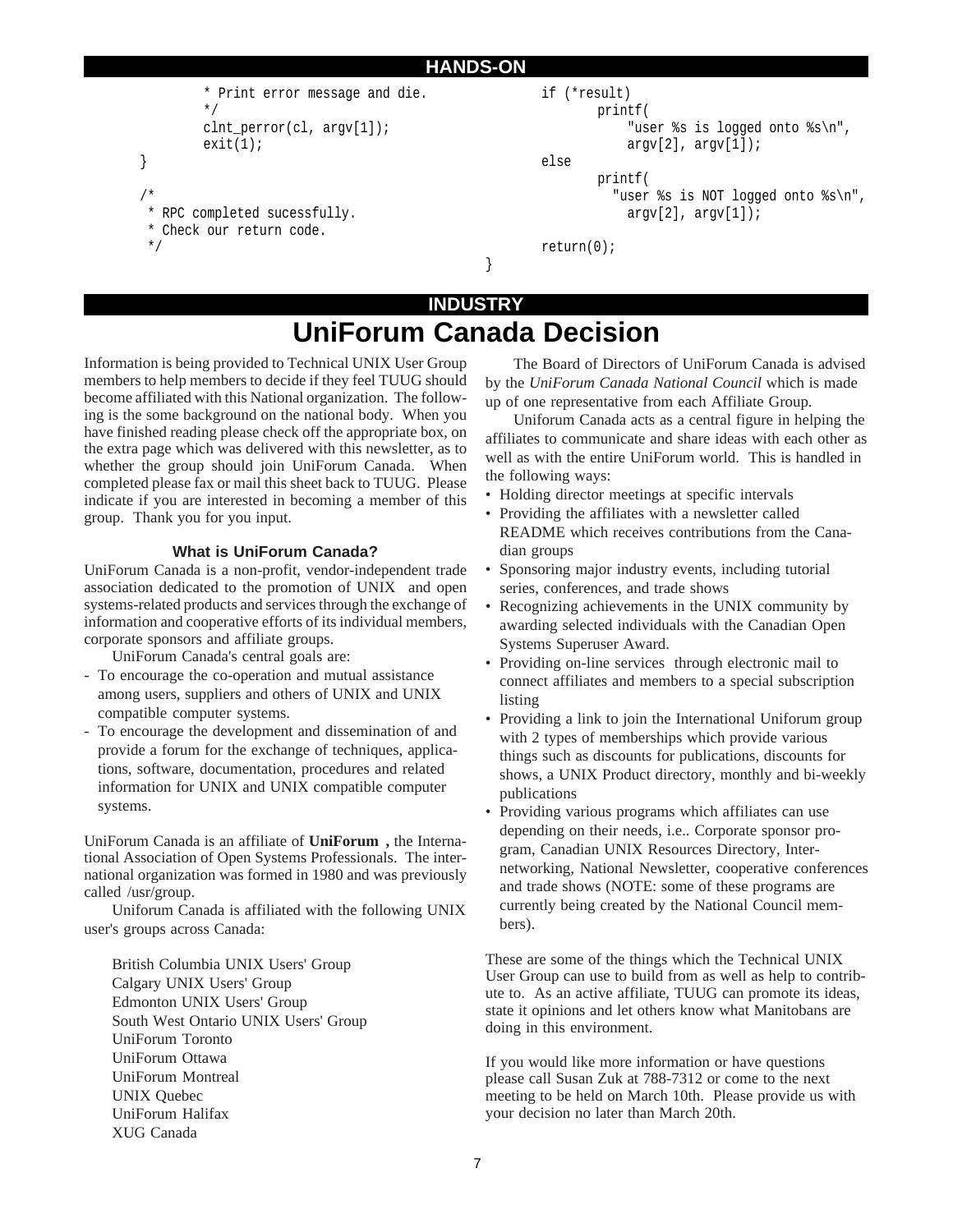#### **MEMBERSHIP**

# **Technical Unix User Group Membership List**

#### **By Gilles Detillieux**

Once again, due to popular demand, we present you with our up-to-date membership list. We are including on this list only those members who gave us permission, on their membership application form, to release this information to other members.

#### **A**

Mr. Doug Anderson President Microstructure Inc. Work: (204)233-7732 Home: (204)237-4609

Mr. James Anderson System Manager, Research Branch Agriculture Canada Work: (204)983-1447 Home: (204)895-1871

#### **B**

Mr. Douglas Baker Programmer/Analyst, E.D.P. Manitoba Blue Cross Work: (204)775-0161 Home: (204)237-1541

Mr. Scott Balneaves Work: (204)946-4176 Home: (204)256-3695

Mr. Daryl Belfry Programmer/Analyst, Information Services XCAN Grain Ltd. Work: (204)949-4544 Home: (204)837-9470

Mr. Victor Boron XCAN Grain Ltd. Work: (204)949-4513 Home: (204)667-6892

#### **C**

Mr. Brian Carlson GIS Specialist Linnet Graphics International Inc. Home: (204)254-0362

Mr. Eric Carsted Information Services XCAN Grain Ltd. Home: 1-883-2570

Mr. Andrew Chan Work: (204)943-2552 Home: (204)275-2456 E-mail: andchan@ccu.umanitoba.ca

Mr. Ken Cooper President Inland Trust and Savings Co. Ltd. Work: (204)949-4803

Mr. Peter Cunningham Work: (403)380-5575 Home: (403)381-1938

#### **D**

Mr. Gilbert Detillieux Dept. of Computer Science University of Manitoba Work: (204)474-8161 Home: (204)489-7016 E-mail: gedetil@cs.umanitoba.ca

Mr. Gilles Detillieux Dept. of Physiology University of Manitoba Work: (204)788-6766 Home: (204)489-7016 E-mail: grdetil@scrc.umanitoba.ca

Dr. Michael Doob Dept. of Mathematics University of Manitoba Work: (204)474-9796 Home: (204)488-0804 E-mail: mdoob@cmstex.maths.umanitoba.ca

#### **F**

Mr. Bary Finch General Business Marketing IBM Canada Ltd. Work: (204)934-2723 Home: (204)475-1038

This information is released for personal use only by our members. Please do not abuse it. It is not to be used for commercial or advertising purposes, nor for soliciting business.

Mr. Stephen Fonseca Project Leader - PCs & POS, M.I.S. Manitoba Blue Cross Work: (204)775-0161 ext. 223 Home: (204)256-9209

#### **G**

Mr. Peter Graham Dept. of Computer Science University of Manitoba Work: (204)474-8837 Home: (204)261-6031 E-mail: pgraham@cs.umanitoba.ca

#### **H**

Mr. Derek Hay Manager FACS Records Centre Work: (204)943-5401 E-mail: derek@scrc.umanitoba.ca

Mr. Paul Hope Co-ordinator - Information Services St-Boniface Gen. Hospital Research Centre Work: (204)237-2361 Home: (204)661-2744

Mr. Rick Horocholyn Financial Planning Manitoba Hydro Work: (204)474-4533 Home: (204)254-4502

#### **K**

Mr. Reinhard Kampen Corporate Systems Great-West Life Work: (204)946-8873 Home: (204)663-7041

Mr. Terry Kulchycki Manager - Technical Support, MISD The Canadian Wheat Board Work: (204)983-7917 Home: (204)254-5890

Mr. Richard Kwiatkowski System Analyst R.K. Computer Services Work: (204)944-9707 Home: (204)589-4857

#### **L**

Mr. Ken Lawson Engineering Systems Manitoba Hydro Work: (204)474-3384 Home: (204)888-3357

Mr. David Long Home: (204)831-7554

#### **M**

Mr. Patrick Macdonald System Specialist, Computer Services University of Manitoba Work: (204)474-9870 Home: (204)231-1858 E-mail: pam@ccu.umanitoba.ca

Mr. Kirk Marat NMR Supervisor, Dept. of Chemistry University of Manitoba Work: (204)474-6259 Home: (204)269-2225 E-mail: marat@ccu.umanitoba.ca

Mr. Jim Medill President M&L Data Services Ltd. Work: (204)452-3911 Home: (204)832-2279

Mr. Gary Mills Programmer/Analyst, Computer Services University of Manitoba Work: (204)474-9716 Home: (204)453-1741 E-mail: mills@ccu.umanitoba.ca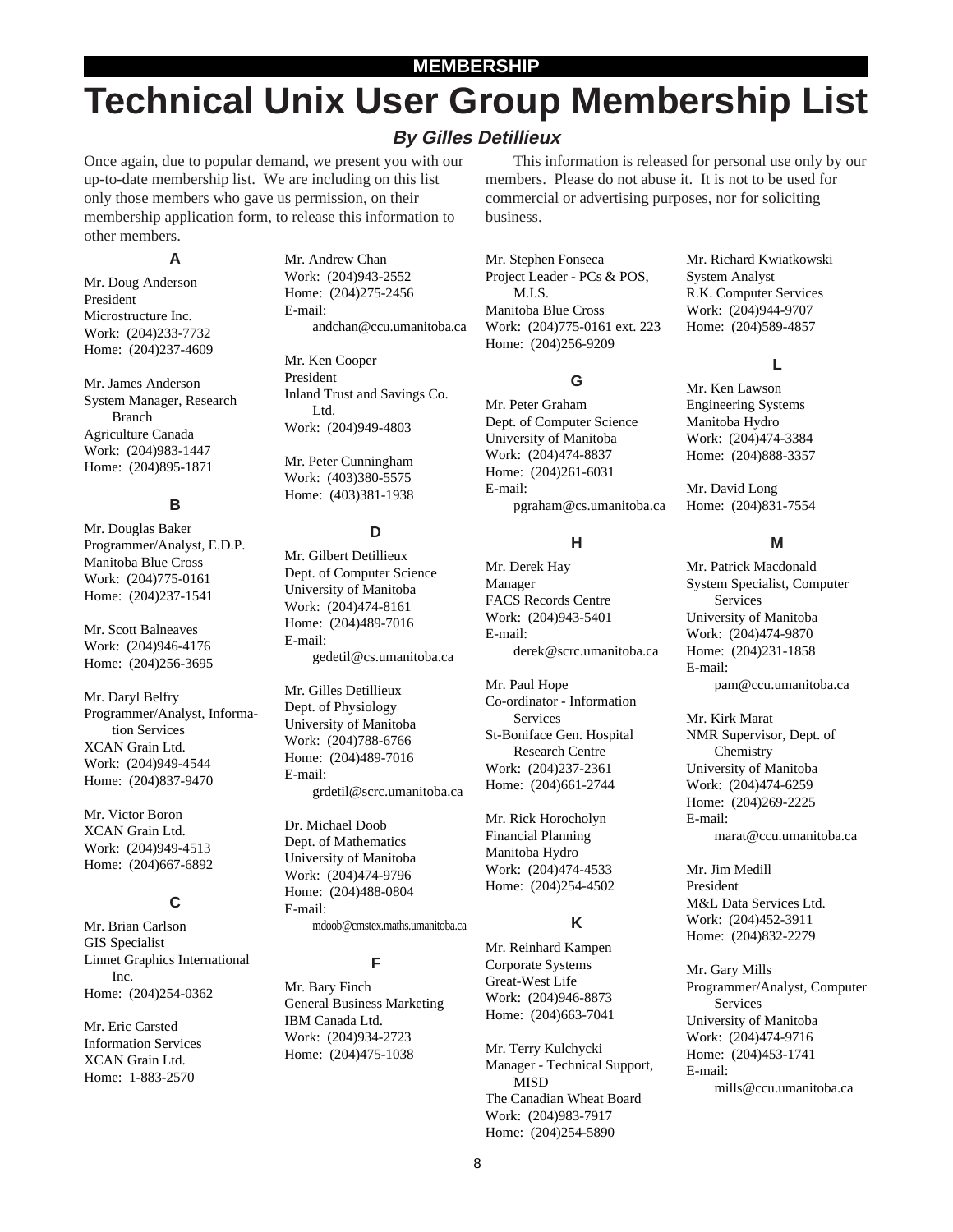#### **MEMBERSHIP**

Dr. Derek Moore Programmer/Analyst Rescom Ventures Inc. Work: (204)783-4614 Home: (204)339-6912

Mr. David Mosscrop Programmer/Analyst, Dept. of Geography University of Manitoba Work: (204)474-6603 Home: (204)269-4999 E-mail: mosscrp@ccu.umanitoba.ca

Mr. Allan Moulding President A.B.M. Services Work: (204)269-8054 Home: (204)269-8054

#### **N**

Mr. John Nobert AIX Specialist, Systems Engineering IBM Canada Ltd. Work: (204)934-2752 Home: (204)253-1623

Ms. Kathy Norman Computer Services University of Manitoba Work: (204)474-8311 Home: (204)489-8096 E-mail: norman@ccu.umanitoba.ca

#### **P**

Mr. Mike Peetsma System Administrator Wilson Auto Electric Ltd. Work: (204)667-5535 Home: (204)668-0217

Mr. Bob Penner Profitmaster Canada Inc. Work: 1-376-5885 Home: 1-376-5491

Mr. Petur Petursson Systems Engineer, I.S.D. Computerland Work: (204)985-5320 Home: (204)889-6585

#### **R**

Mr. James Ramsay Legal Aid Manitoba Work: (204)985-8517 Home: (204)453-1598

Mr. Bill Reid Manager of Networking, Computer Services University of Manitoba Work: (204)474-9727 Home: (204)452-6590 E-mail: reid@ccu.umanitoba.ca

Mr. James Rodger Service Rep. Siemens Nixdorf Work: (204)956-5469 Home: (204)774-7968

Mr. Jeff Rutledge Eng. Computer Services Versatile Farm Equipment Work: (204)477-2390 Home: (204)774-0061

**S**

Mr. Hartmut Sager Evergreen Computer Services Work: (204)339-8331 Home: (204)339-8552

Dr. Daniel Salomon Dept. of Computer Science University of Manitoba Work: (204)474-8687 Home: (204)275-6682 E-mail: salomon@cs.umanitoba.ca

Mr. Darren Sampson Work: (204)783-4614 Home: (204)669-6433

Mr. Roland Schneider Work: (204)261-3919 Home: 1-482-5173 E-mail: rsch@ee.umanitoba.ca

Mr. Grant Sidwall Consultant Hewlett Packard (Canada) Work: (204)694-2777 Home: (204)488-0363

Miss Wendy Smith Corporate Systems Great-West Life Work: (204)946-8871 Home: (204)654-3873

Mr. Peter Somers Sr. Technical Architect Systemhouse Work: (204)944-9166 Home: (204)453-0757

Mr. Albert Sousa Work: (204)983-0583 Home: (204)889-8142

Mr. Ken Stewart Home: (204)255-1563 E-mail: stewart@cs.umanitoba.ca

Mr. Barry Suderman Home: (204)783-6012

### **A Joke from the Net... Submitted by Sunil Rottoo THE FORTUNE FILE**

It appears that after his death, Albert Einstein found himself working as the doorkeeper at the Pearly Gates. One slow day, he found that he had time to chat with the new entrants. To the first one he asked, "What's your IQ?" The new arrival replied, "190." They discussed Einstein's theory of relativity for hours. When the second new arrival came, Einstein once again inquired as to the newcomer's IQ. The answer this time came "120." To which Einstein replied, "Tell me, how did the Cubs do this year?" And they proceeded to talk for half an hour or so. To the final arrival, Einstein once again posed the question, "What's your IQ?" Upon receiving the answer "70," Einstein smiled and asked, "Got a minute to tell me about VMS 4.0?"

#### **T**

Mr. Richard Thorarinson Sr. Customer Service Rep., Health Care UNISYS Canada Inc. Work: (204)788-7333

Mr. Keith Trudeau Operations Manager, Plant Management Home-Tex Fashions Inc. Work: (204)786-6911 Home: (204)256-2173

Mr. Gord Tulloch Consultant, Support Services Mandate Systems Ltd. Work: (204)633-9318 Home: (204)663-7941 E-mail: gordt (BIX)

#### **W**

Mr. Dan Wiebe Application Services M.P.I.C. Work: (204)985-7377 Home: (204)772-7149

Mr. Scott Wilson Corporate Systems Great-West Life Work: (204)946-8928 Home: (204)477-0866

#### **Y**

Mr. David Young Dept. of Mechanical Engineering University of Manitoba Work: (204)474-8216 E-mail: young@ccu.umanitoba.ca

#### **Z**

Mr. David Zradicka President Western Unix Trade Assoc. Inc. Work: (204)943-7934 E-mail: wuta@sys6626.bison.mb.ca

Ms. Susan Zuk Sr. Systems Support Rep., Marketing UNISYS Canada Inc. Work: (204)788-7312 Home: (204)663-0365 E-mail: zuksue@scrc.umanitoba.ca